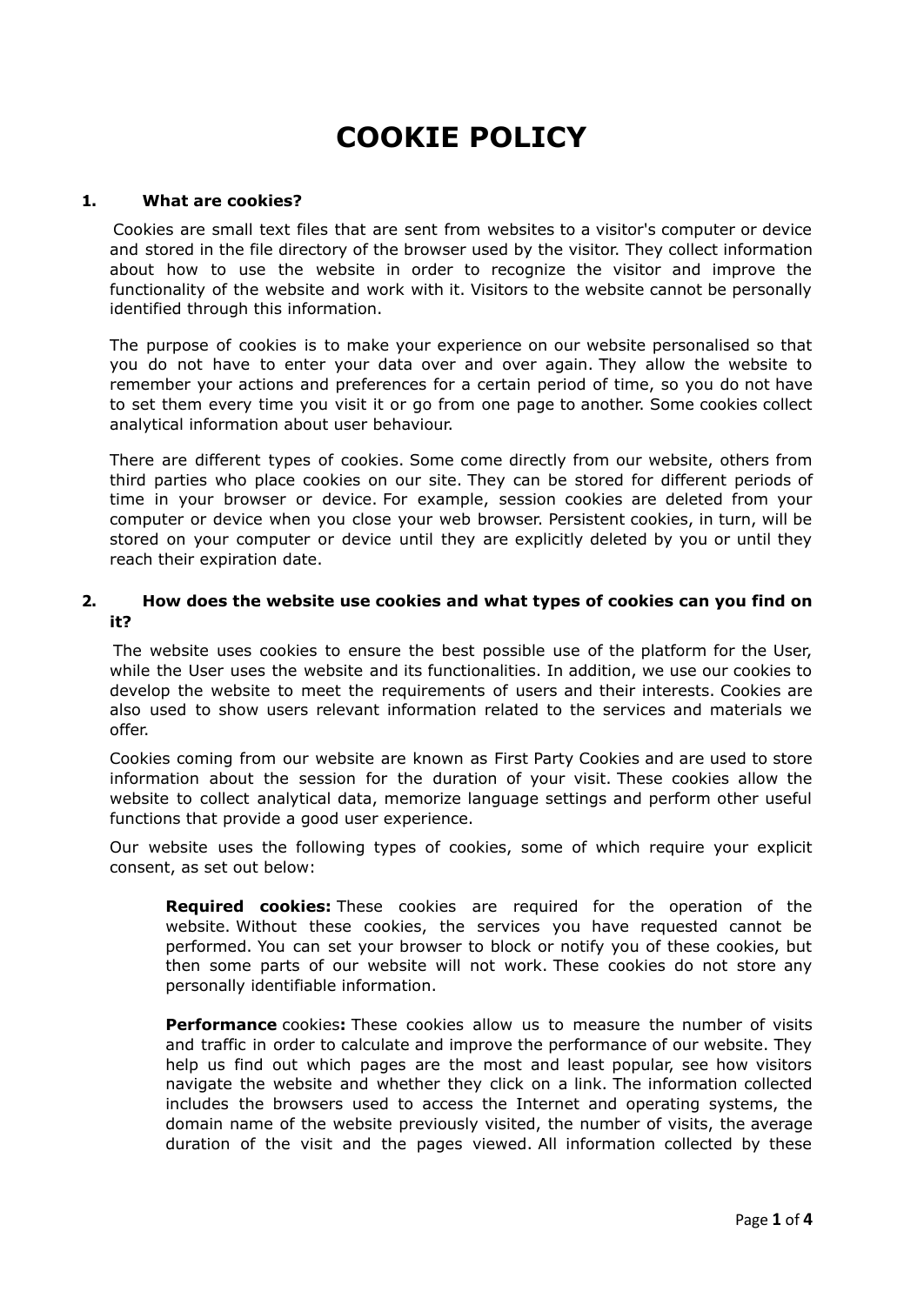cookies is aggregated, therefore anonymous. If you do not allow these cookies, we will not know when you visited our website and we will not be able to monitor its effectiveness and improve your experience.

**Functional cookies:** These cookies enable the website to provide advanced functionality and personalization by remembering the choices you make (e.g. your username or identification, the choice of language or region or area where you are located). They may be set up by us or by third-party providers whose services we have added to our pages. The information collected by these cookies may be anonymized and they may not track your activity while you are browsing other websites. If you do not allow these cookies, some or all of the services may not work properly.

**Other cookies:** These cookies do not fall into the above category. They support the proper functioning of the website by allowing the use of its functions, such as remembering previous actions when going back within the same session.

| <b>Cookie</b>  | <b>Domain</b> | <b>Type</b> | <b>Description</b>                                                                                                                                                                                                                                                                                                                                                  | <b>Duration</b> |
|----------------|---------------|-------------|---------------------------------------------------------------------------------------------------------------------------------------------------------------------------------------------------------------------------------------------------------------------------------------------------------------------------------------------------------------------|-----------------|
| _ga_675BB1PL5F | fragmint.com  | Other       | <b>This</b><br>cookie<br>is<br>installed<br>by<br>Google Analytics.                                                                                                                                                                                                                                                                                                 | 2 years         |
| $\Box$ ga      | fragmint.com  | Performance | The ga cookie,<br>installed<br>by<br>Google Analytics,<br>calculates<br>visitor,<br>session<br>and<br>data<br>campaign<br>and<br>also<br>keeps<br>track of site usage<br>the<br>site's<br>for<br>analytics<br>report.<br>The cookie stores<br>information<br>anonymously and<br>assigns<br>a<br>randomly<br>generated number<br>to<br>recognize<br>unique visitors. | 2 years         |
| $\_fbp$        | fragmint.com  | Other       | This cookie is set<br>Facebook<br>by<br>to<br>display<br>advertisements<br>when either<br>on<br>Facebook or on a<br>digital<br>platform<br>powered<br>by<br>Facebook                                                                                                                                                                                                | 3 months        |

**The cookies currently in use for the website are as follows:**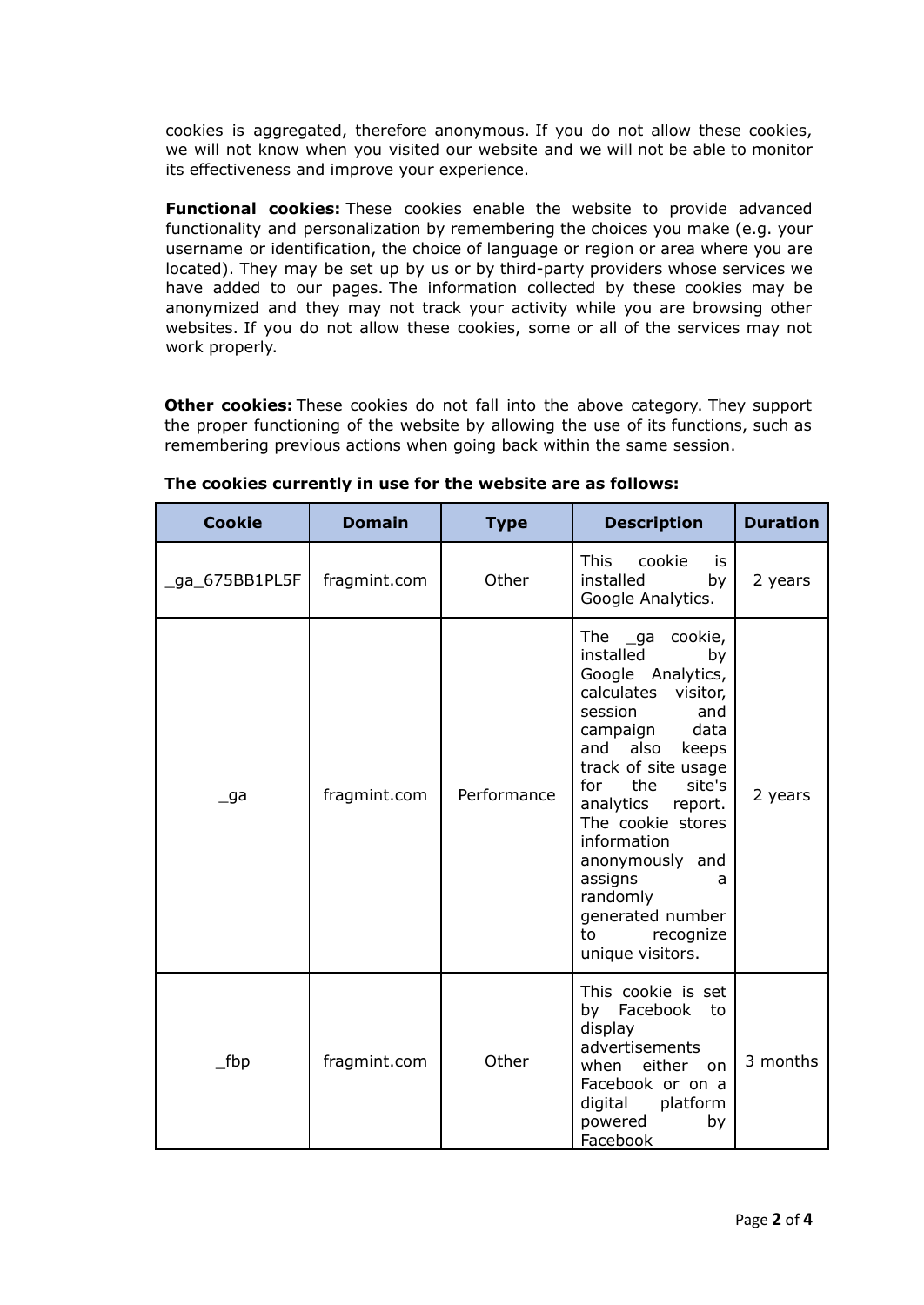|                        |              |            | advertising,<br>after<br>visiting<br>the<br>website.                                                                                                                                                                 |          |
|------------------------|--------------|------------|----------------------------------------------------------------------------------------------------------------------------------------------------------------------------------------------------------------------|----------|
| fr                     | facebook.com | Other      | Facebook sets this<br>cookie<br>show<br>to<br>relevant<br>advertisements to<br>users by tracking<br>behaviour<br>user<br>across the web,<br>on sites that have<br>Facebook pixel or<br>Facebook<br>social<br>plugin. | 3 months |
| TawkConnectionT<br>ime | fragmint.com | Functional | Tawk.to,<br>live<br>a<br>chat functionality,<br>sets this cookie.<br>For<br>improved<br>service,<br>this<br>cookie<br>helps<br>remember<br>users<br>so that previous<br>chats<br>be<br>can<br>linked together.       | session  |
| SS                     | va.tawk.to   | Functional | This cookie is set by<br>the<br>provider<br>Eventbrite.<br><b>This</b><br>cookie is used for<br>the functionality of<br>website<br>chat-box<br>function.                                                             | session  |

# **3. Third-party cookie management**

The Website contains buttons, tools and / or content that are linked to the services of other companies. When using these buttons, tools and / or content, information from the browser of the visitor to the website can be automatically sent to the other company. It is advisable to familiarize yourself with the relevant Cookie Policy of the respective company in order to obtain more information.

## **4. Manage cookies in your browser:**

Management options, including deleting and blocking all cookies, are available in the browser you use. However, blocking all cookies can seriously affect the functionality of the website and the way you use it, as the website may not function properly. Your browser may allow you to delete all cookies when you close it. However, this option also deletes persistent cookies, which can store your preferences and custom settings. This means that you can block cookies from all websites except those you trust.